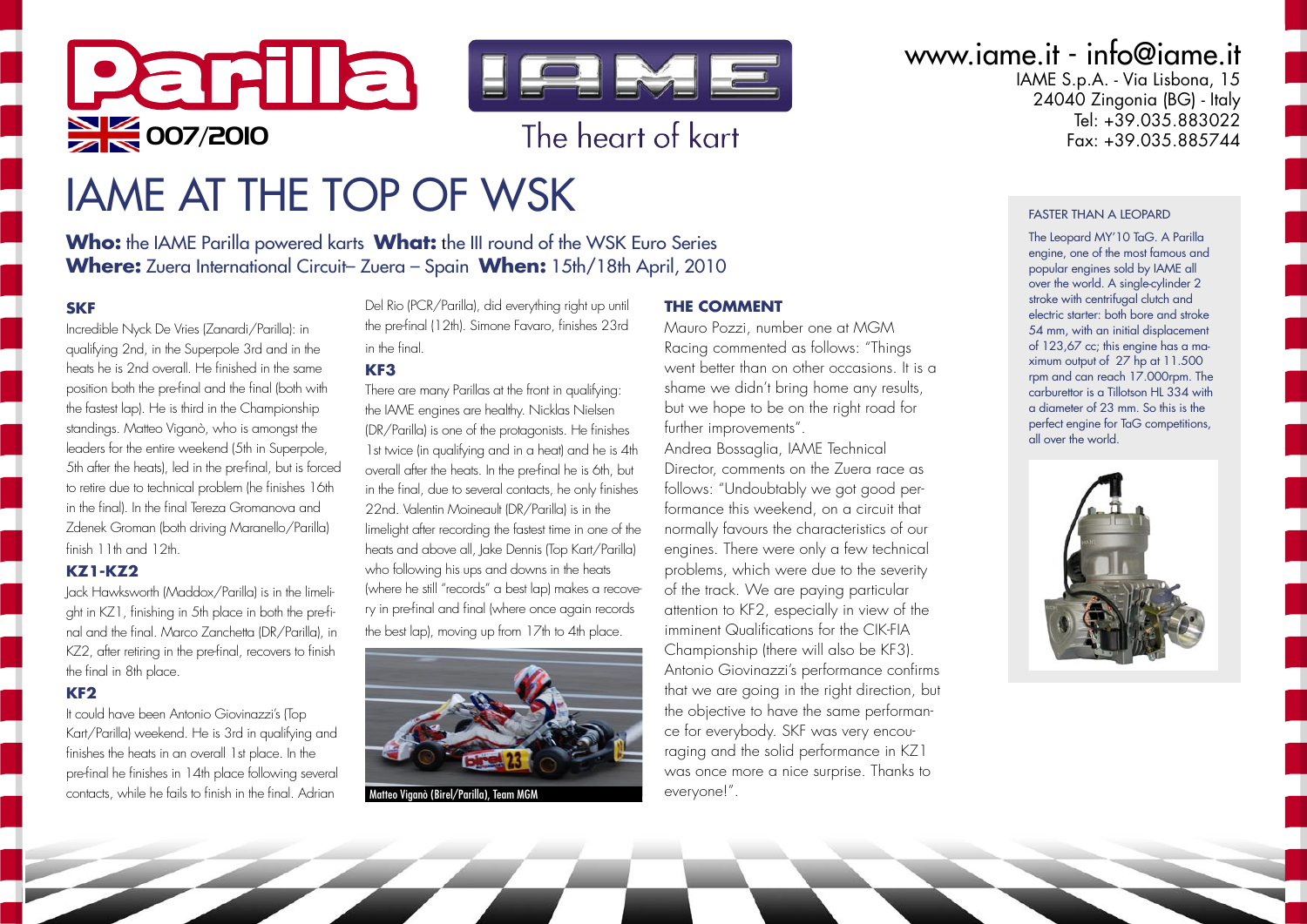

# **IAME AI VERTICI DELLA WSK**

Chi: i kart motorizzati Parilla IAME Cosa: La III prova della WSK Euro Series **Dove:** Circuito Internazionale di Zuera - Zuera - Spagna Quando: 15/18 aprile 2010

#### **SKF**

Incredibile Nyck De Vries (Zanardi/Parilla): in qualifica è 2°, in Superpole 3° mentre nelle manche è 2° assoluto. Stessa posizione nella quale conclude sia la prefinale che la finale (entrambe "condite" dal miglior giro). In classifica è 3°. Matteo Viganò, fra i primi tutto il weekend (5° in Superpole, 5° dopo le manche), arriva in testa in prefinale dove, però, un problema tecnico lo mette K.O. (in finale è 16<sup>°</sup>). In finale, Tereza Gromanova e Zdenek Groman lentrambi Maranello/Parilla) sono 11º e 12°.

#### **K71-K79**

Si mette in evidenza in KZ1 lack Hawksworth (Maddox/Parilla) che chiude al 5° posto finale e prefinale. Buon recupero di Marco Zanchetta (DR/Parilla) in KZ2 che, uscito di scena in prefinale, recupera fino all'8° posto finale.

#### $KF<sub>2</sub>$

Poteva essere il weekend di Antonio Giovinazzi (Top Kart/Parilla) che, 3° nelle qualifiche, chiude 1° assoluto le manche. In prefinale, diversi contatti lo fanno chiudere al 14° posto, mentre in finale non conclude la gara, così come Adrian Del Rio (PCR/Parilla), che fa tutto bene

fino alla prefinale (12°). In finale, il migliore è Simone Favaro 23°

#### KF<sub>3</sub>

Tanti i Parilla davanti in qualifica: i motori IAME sono in salute. Nicklas Nielsen (DR/Parilla) è uno dei protagonisti. Due volte è 1° (in qualifica e in una manche) e 4° assoluto dopo le manche. In prefinale è 6°, ma in finale, a causa di diversi contatti, chiude 22°, In evidenza Valentin Moineault (DR/Parilla) che in una manche fa segnare il miglior tempo e, soprattutto, lake Dennis (Top Kart/Parilla) che dopo manche con alti e bassi (ma "stacca" un mialior airo) recupera in prefinale e finale (qui, ancora miglior tempo), passando dal 17° al 4° posto.



nò (Birel/Parilla), Team MGN

#### **IL COMMENTO**

Mauro Pozzi, numero uno della MGM Racing di Matteo Viganò, commenta così: "È andata meglio di altre volte. Peccato non aver raccolto alcun risultato, ma speriamo che questa sia la strada giusta per migliorare ancora"

Andrea Bossaglia, direttore tecnico IAME, commenta così le gare di Zuera. in Spagna: "Indubbiamente un weekend di buona prestazione, su un circuito che normalmente mette bene in evidenza le caratteristiche dei nostri motori. Pochi i problemi tecnici anche se comunque presenti, proprio per la severità del tracciato. Alla KF2 restano le nostre attenzioni maggiori, specialmente in vista delle imminenti Qualificazioni per il campionato Europeo CIK-FIA di categoria (c'è anche la KF3). La prestazione di Antonio Giovinazzi conferma la giusta direzione intrapresa, ma l'objettivo è che tutti vadano così Entusiasmante la SKF e ancora una buona sorpresa dalla prestazione molto solida in  $K71$  Grazie a tuttil"

## www.iame.it - info@iame.it

IAME S.p.A. - Via Lisbona, 15 24040 Zingonia (BG) - Italy  $\text{Tel} \cdot +39.035.883022$  $F_{\alpha x}$  +39 035 885744

#### PIÙ VELOCE DI UN LEOPARDO

È il Leopard MY'10 TaG. Un motore Parilla, fra i più famosi e venduti dalla IAME in tutto il mondo Un monocilindrico a 2 tempi con frizione centrifuga ed avviamento elettrico: alesaggio e corsa misurano entrambi 54 mm, per una cilindrata iniziale di 123,67 cc; questo motore può erogare una potenza massima di 27 cavalli a 11.500 giri e può raggiungere 17.000rpm. Il carburatore è un Tillotson HL 334 con diametro di 23 mm. Insomma, il motore perfetto per le competizioni TaG. Di tutto il  $m \circ n$